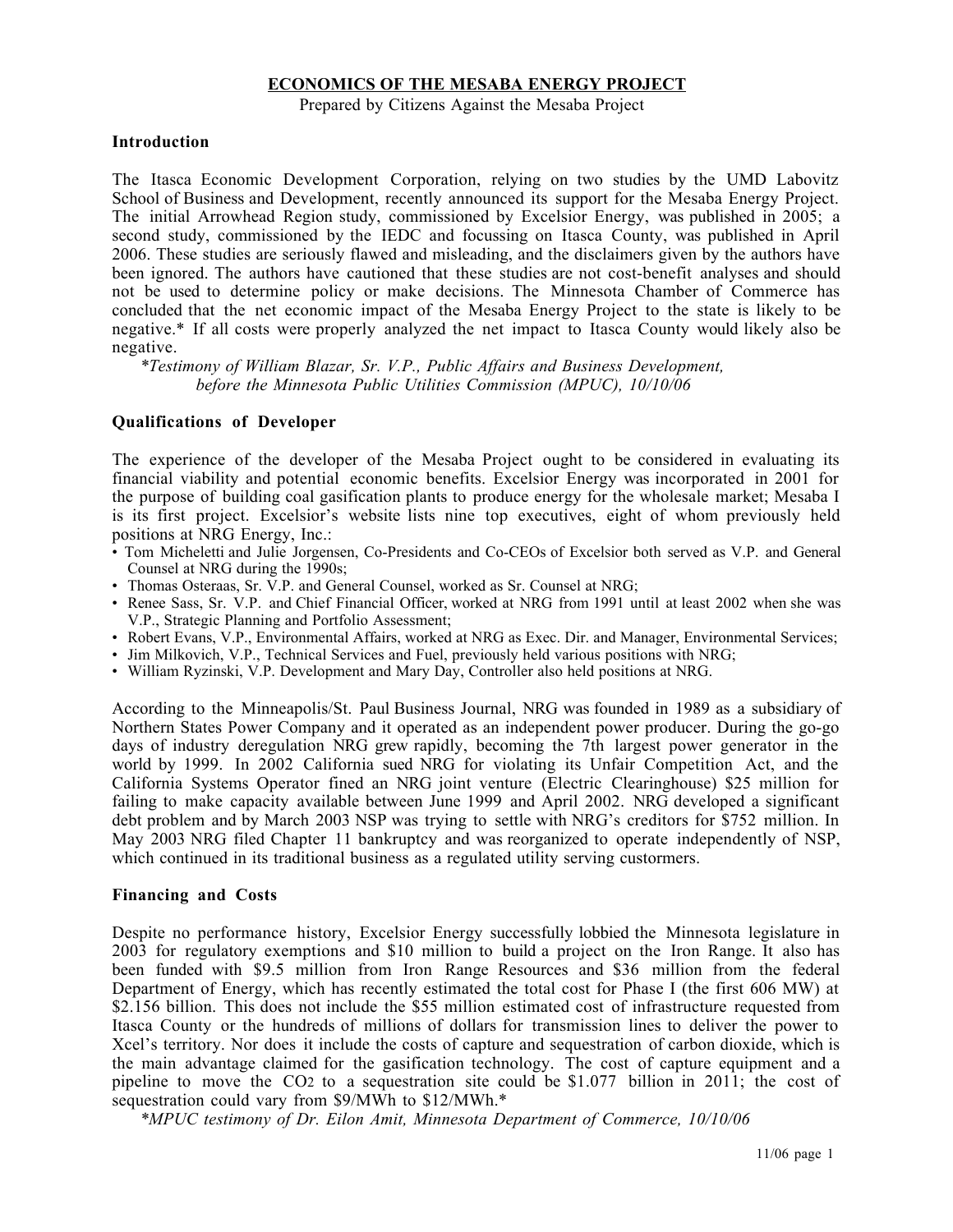### **Itasca County Economics**

The IEDC claims that the construction and operation of the Mesaba Energy Project will have an enormous positive economic impact in Itasca County. Using unverified input data provided by Excelsior Energy, the UMD study projects \$242.2 million in "value added spending" in the county each year. However, the authors state that any "policy recommendations should be made in regard to the 'big picture' of total impact", and "a cost-benefit analysis would be needed to assess the environmental, social and governmental impacts". The IEDC's misplaced reliance on this study leads to an erroneous conclusion about the economic benefit the Project would have in Itasca County. Others have concluded that the economic impact is likely to be far less than projected in these studies. Burton Abrams, Ph.D., Professor and Acting Chair of the Department of Economics, University of Delaware, estimates the economic impact to be \$15-25 million before factoring in the costs of lost tourism, decreased real estate values, public health expenses and environmental impacts.

The key question is how much of the value added spending represents a net increase in income for Itasca County residents. The study asserts that "operating expenses" will "generate economic activity across the county", but this doesn't equal net economic gain for the county. The study gives only the totals for the gross categories of value added and operating expenses, making it impossible to determine the particulars. The report acknowledges that the IMPLAN modeling used in this study is not suitable to a small geographic area such as a county as there is likely to be significant "leakage". The following examples show that most of the dollars generated annually by the Mesaba Project will flow out of the county.\*

**Coal:** About \$30/ton for western coal delivered x 2 million tons = \$60 million. Less than 2% of this would stay in NE Minnesota: the cost of coal goes out of state; transportation costs go out of county; fuel costs for delivery go out of state; and most wage earners are outside of Minnesota. *\$1million stays in NE Minnesota; \$59 million leaves the area.*

**Natural Gas**: \$6 per MMBTU average and will increase over time. Amount used depends on how long the plant stays in start-up mode before introducing coal. Natural gas will be used when either gasifier is shut down.

*\$100,000 to \$500,000 per startup and \$1 million to \$4 million backup stays in the area; \$1.9 million to \$9.5 million per startup and \$19 million to \$76 million backup leaves the area.*

**Operating Expenses:** Wages (amount unknown), generously assuming \$100,000 per year average with benefits, vacation, health care, overtime for 100 people =  $$10,000,000$ . It is likely that  $80\%$ will stay in the area, but 20% is likely to leave the area as the plant will hire people who will commute on weekends and send money home.

*\$8 million stays in the area; \$2 million leaves the area.*

**Maintenance:** \$25 million per year for parts, supplies, and contractors. More than 80% will go out of state: most of the specialized contractors are from out of state; very few specialized parts are made in Minnesota. A few local contractors may be used for general repair work. Motels and restaurants will see some of these dollars when specialized contractors are on site. *\$5 million stays in the area; \$20 million leaves the area.*

**Debt Service:** Interest on debt is projected at \$70 million to \$100 million dollars per year. None of this stays in the area.

**Profit:** If the Mesaba Project is profitable, profits will go to investors.

**Real Estate Tax**: Will provide some revenue for local government but Excelsior got the legislature to exempt the Mesaba Project from personal property tax, which would likely produce at least four times as much as the real estate tax. Excelsior is obligated to negotiate a "host fee agreement" with the county, Taconite, and Greenway School district in lieu of the personal property tax. The amount of the host fee is unknown but would likely be significantly less than the personal property tax.

*\*Estimates for a typical year of operation provided by Ross Hammond, P.E., Energy Consultant & former Manager of Xcel's Riverside Plant*